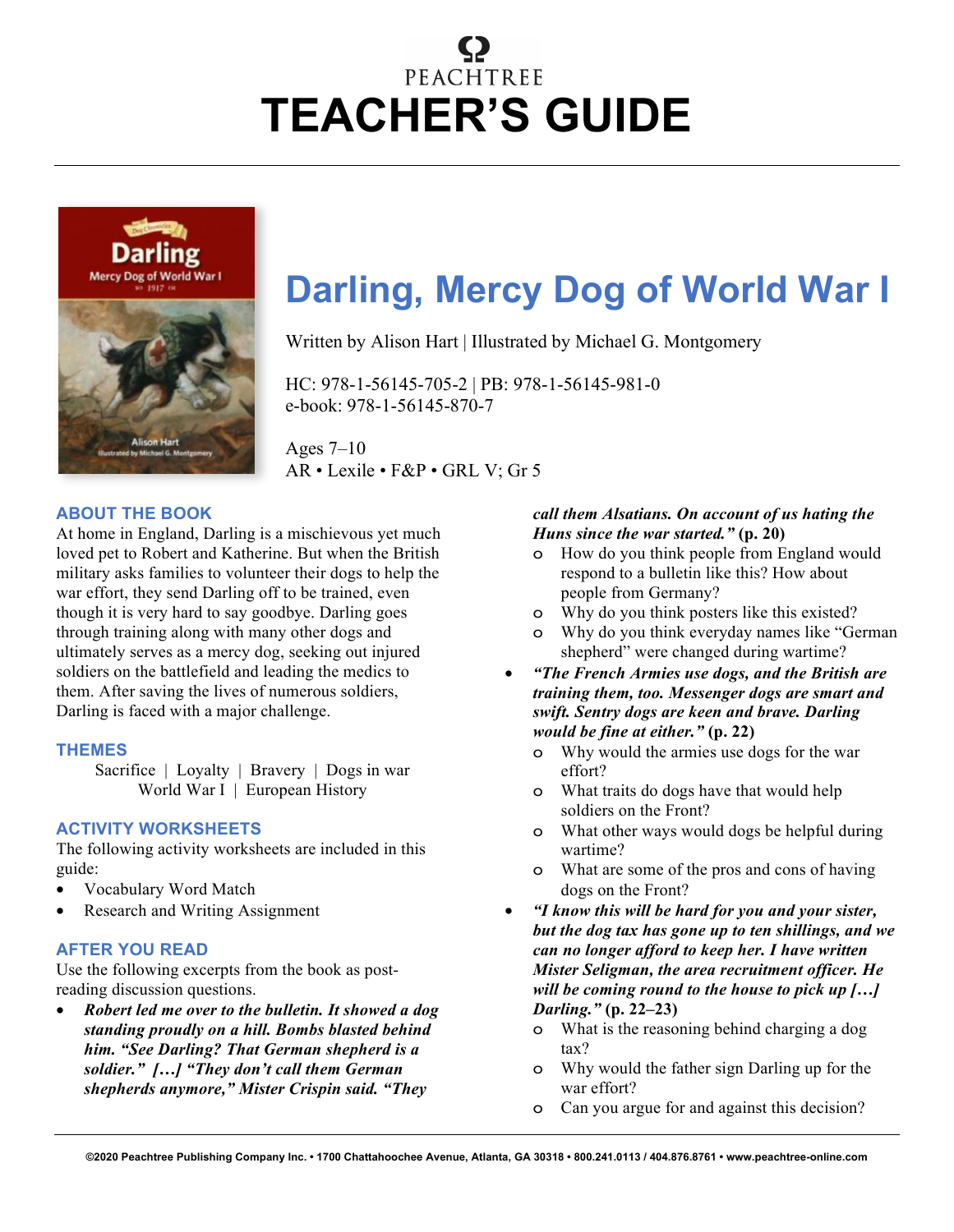o What would you do in this situation?

- *"Darling 'ere brought us," Private Kent said. "She's no messenger dog, that's a fact. She came in dead last. But might it be she 'as a different calling?" […] "I've heard they're training mercy dogs. Dogs that 'elp find the wounded."* **(p. 50)**
	- o What characteristics would make a good messenger dog? A good mercy dog?
	- o Explain why Darling would make a good mercy dog and not a good messenger dog.
	- o Why would dogs like Beast be better messenger dogs? What descriptions/characteristics of Beast or examples of his actions would show that he is a good messenger dog?
- *"We should've had a tank at the War Dog School," Private Carlton said. "To get the dogs used to the sight."*

#### *Unafraid, Beast lunged for a clanking track as it rolled past, churning up the earth.*

 *"The dogs will soon be seeing things that no one can train them for." Sergeant Hanson frowned. "Let's hope they stay true."* **(p. 62)**

- o How do you think you would feel seeing a big machine like a tank for the first time?
- o Why does Private Carlton wish they had a tank at the War Dog School?
- o Why does Sergeant Hanson frown? What does he mean when he says, "the dogs will soon be seeing things that no one can train them for"?
- o What kinds of things do you think the dogs will see in war that they could not be trained for?
- *Private Kent kneeled beside me. "Take a good look, lass," he said. "There's the enemy."*

 *I stared at the prisoners, wanting to growl. But then I saw how worn and dazed they looked. And when I studied their faces, I saw that the two hated Germans were just boys, not much older than Robert."* **(p. 78)**

- o How does Darling feel about the German soldiers?
- o Why do Private Kent and Darling have such different reactions to the German prisoners?
- o How would you react to the prisoners if you were in that situation?
- *I had never heard Private Kent speak so long—and so solemnly. I laid my head on his knee and he ran his fingers through my fur. "You're the best partner a bloke could ask for," he said, speaking low as if he didn't want anyone else to hear. "I just*

#### *wanted to tell you in case…" His voice broke.*  **(p. 107)**

- o How does Private Kent feel about Darling? Why?
- o What do Kent's feelings toward Darling say about his character?
- o Why would Kent's feelings toward Darling be a disadvantage for him?
- *I left Beast to his meat and bread and went over to Tweed. We sniffed each other, and I could feel her nervousness. The searching had been hard on the Airedale. Her toenails were chipped and her eyes were dull. When she wasn't working, she paced in front of her crate, wearing a path in the earth. Even liver treats from Private Reeves didn't soothe her.* **(p. 108)**
	- o Compare and contrast Tweed's character and personality with Darling's. Why would they both be mercy dogs?
	- o Why do you think Tweed is acting this way?
	- o Compare and contrast Tweed's reaction to the Front to Darling's.
	- o Tweed is nervous about the Front. Identify some of the other emotions the characters have toward their situation.
- *I went back to digging. The burning in my shoulder spread until my body was wracked with tremors, but I couldn't quit.* **(p. 123)**
	- o Even though Darling is wounded, she still helps save Tweed and other soldiers. Why would she do this?
	- o What does this say about Darling's character and her role as a mercy dog?
	- o Are there any other characters that put themselves in danger to help others?
- *Then the sergeant pulled a stool over to Private Kent's bedside. "I found out that Darling was on the list of animals deemed unfit. She was to be destroyed today," he explained. "I had to figure out a way to save her."* **(p. 147)**
	- o What does Hanson's decision to save Darling say about his character? Could he get in trouble for this?
	- o What can the soldiers' reactions say about the war in general?
	- o How do you think the people back home in England will react to the story of Darling in the newspaper?
	- o How do you think Darling's life at home will change after her time in the war?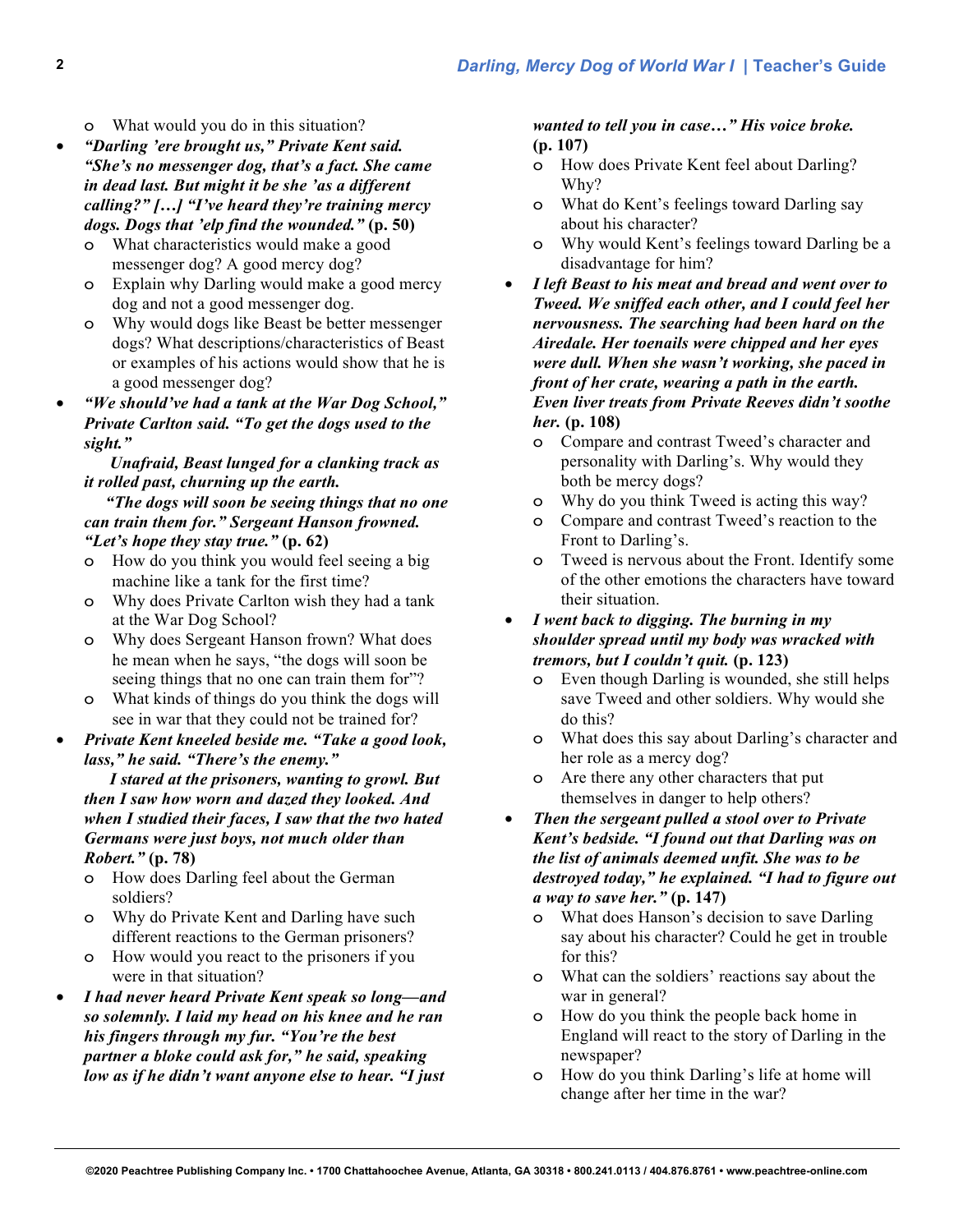#### **REVIEWS**

"While never shying away from the tragedies of battle, Darling's story focuses on bravery, sacrifice and devotion…. Wartime adventure with plenty of heart." —*Kirkus Reviews*

"Descriptions of life on the Belgian front carry weight. Montgomery's soft pencil drawings reinforce the affection between Darling and her handlers, and back matter offers additional facts about WWI and military dogs." —*Publishers Weekly*

#### **AWARDS**

- Delaware Diamonds (nominee, 3–5) ―Diamond State Reading Association
- Golden Sower Award (nominee, intermediate) ―Nebraska Library Association
- Kansas State Reading Circle Recommended Reading List (starred, intermediate) ―Kansas National Education Association

#### **ABOUT THE AUTHOR**

Alison Hart is the author of more than sixty books for young readers, including *Emma's River, Anna's Blizzard,* the *Racing to Freedom* trilogy, and the *Dog Chronicles* series. Hart is a former teacher and lives in Virginia.

#### **ABOUT THE ILLUSTRATOR**

Michael G. Montgomery has illustrated numerous children's books. He attended Georgia Southern University and the University of Georgia. Montgomery lives in Georgia.

**www.michaelgmontgomery.com**

#### Teacher's Guide prepared by Elyse Vincenty

Copyright ©2020 by Peachtree Publishing Company Inc. All rights reserved. For instructional uses only and not for resale. Except for the printing of complete pages, with the copyright notice—no part of this publication may be reproduced, stored in a retrieval system, or transmitted in any form or by any means—electronic, mechanical, photocopy, recording, or any other without written permission. Requests for permission to use any section of the work should be mailed to: Permissions Department, Peachtree Publishing Company Inc., 1700 Chattahoochee Avenue, Atlanta, GA 30318-2112.

updated 3/25/20

## **Alison Hart's** *Dog Chronicles* **series:**

*Darling, Mercy Dog of World War I Finder, Coal Mine Dog Leo, Dog of the Sea Murphy, Gold Rush Dog*

### **Also available from Alison Hart:**

*Anna's Blizzard Emma's River*

*Gabriel's Horses Gabriel's Journey Gabriel's Triumph*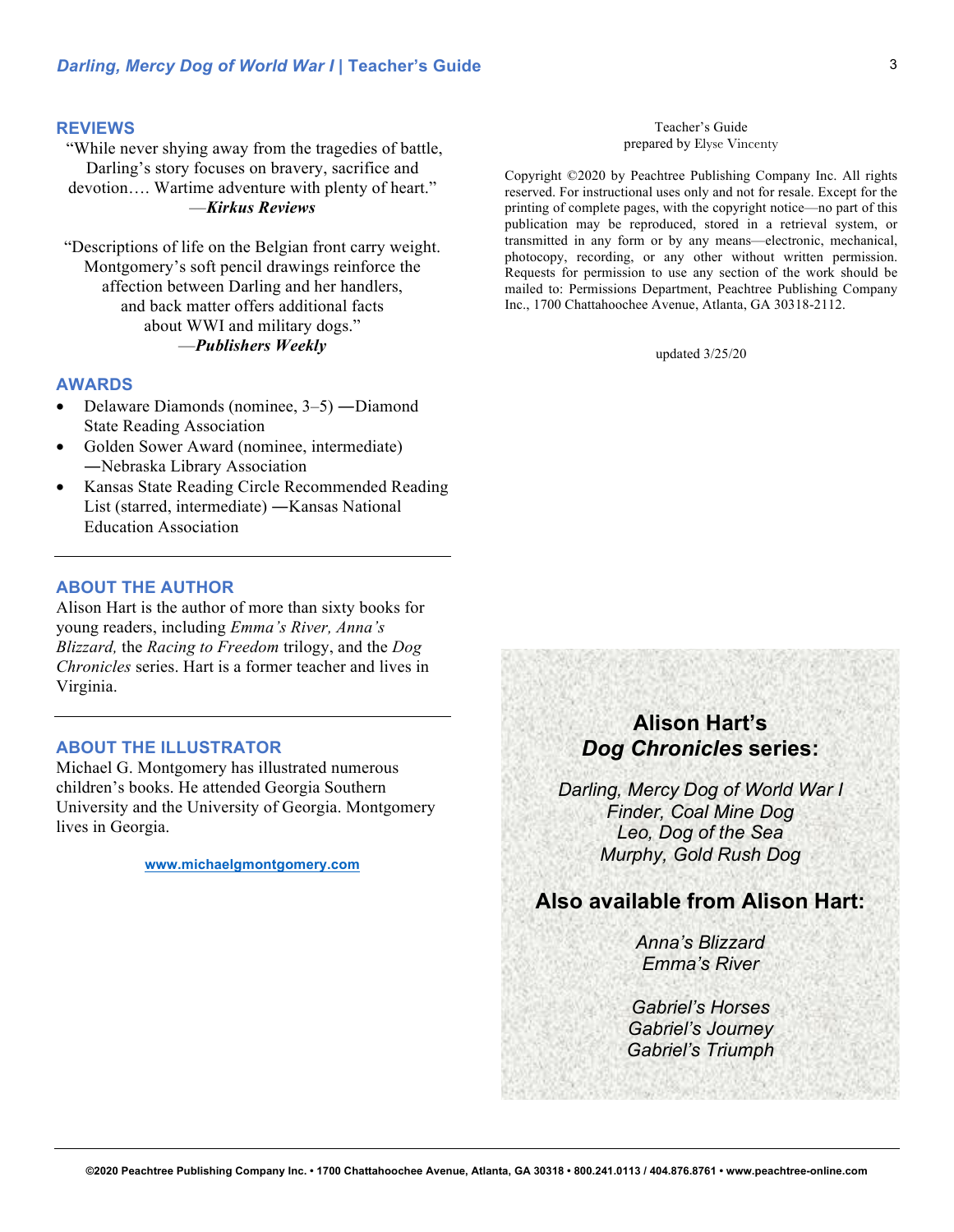**©2020 Peachtree Publishing Company Inc. • 1700 Chattahoochee Avenue, Atlanta, GA 30318 • 800.241.0113 / 404.876.8761 • www.peachtree-online.com**

Name\_\_\_\_\_\_\_\_\_\_\_\_\_\_\_\_\_\_\_\_\_\_\_\_\_ Date\_\_\_\_\_\_\_\_\_\_\_\_\_

## **VOCABULARY WORD MATCH**

| Tank                  |    | A. Projectiles like bullets and shells fired from a weapon                           |
|-----------------------|----|--------------------------------------------------------------------------------------|
| Trench                |    | B. Large guns, such as cannons and howitzers                                         |
| <b>Front line</b>     |    | C. The jagged wire hung in no man's land that can trap and<br>hurt enemies           |
| <b>Artillery</b>      |    | D. The command for messenger dogs to run and deliver a<br>message                    |
| Casualty              |    | E. The term for someone missing, wounded, or killed in battle                        |
| Zero hour             |    | F. Darling's hometown with Katherine and Robert                                      |
| Ration                |    | G. The trench closest to the enemy                                                   |
| Machine-gun           |    | H. A special gun able to fire many bullets in a matter of<br>seconds                 |
| <b>Begone</b>         | I. | The special award Darling gets for saving everyone                                   |
| <b>Mercy</b> dog      | J. | Darling's role at the Front                                                          |
| <b>Barbed wire</b>    |    | K. The name of the place where the battle happens                                    |
| No man's land         |    | L. The ruined land between the British and German trenches                           |
| Wounded               |    | M. The top edge of a trench                                                          |
| Poison gas            |    | N. Dangerous chemicals released as a gas that would injure or<br>kill enemy soldiers |
| <b>Messines Ridge</b> |    | O. A fixed amount of a particular item allowed to each person                        |
| Cosham                |    | P. A large armored vehicle fit with cannons and machine guns                         |
| Tommy                 |    | Q. A nickname for the British soldiers (hint: it is also a boy's<br>first name)      |
| Medal                 |    | R. Long and narrow man-made ditches where soldiers lived                             |
| Ammunition            |    | and fought in the war                                                                |
| Parapet               | S. | The word for a hurt soldier                                                          |
|                       | Т. | The name for when the British attack the Germans on<br>Messines Ridge                |

**4**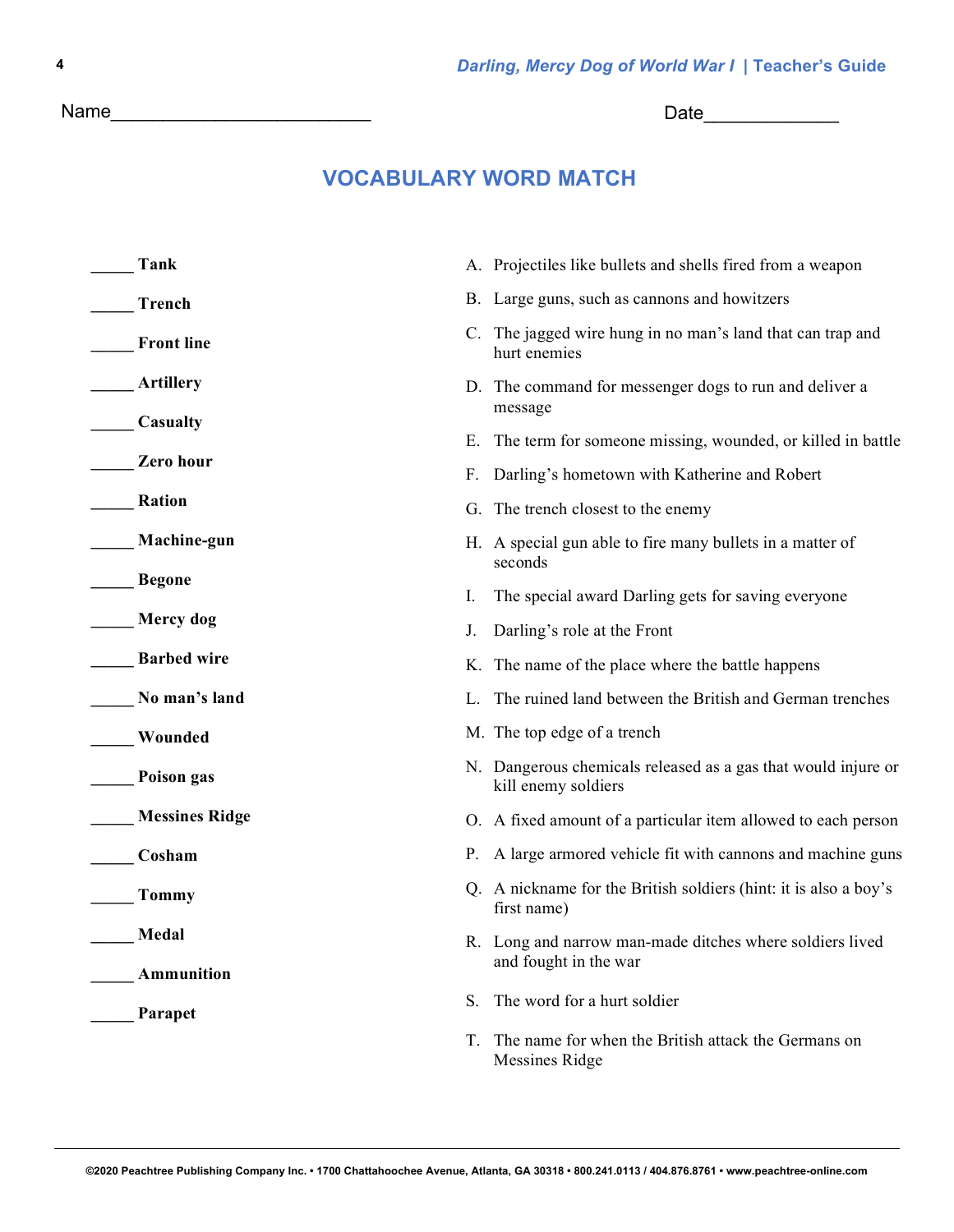## **VOCABULARY WORD MATCH ANSWERS**

| P Tank                                  |    | A. Projectiles like bullets and shells fired from a weapon                           |
|-----------------------------------------|----|--------------------------------------------------------------------------------------|
| $R$ Trench                              |    | B. Large guns, such as cannons and howitzers                                         |
| G_ Front line                           |    | C. The jagged wire hung in no man's land that can trap and<br>hurt enemies           |
| <b>B</b> Artillery                      |    | D. The command for messenger dogs to run and deliver a<br>message                    |
| $E$ Casualty                            |    | E. The term for someone missing, wounded, or killed in battle                        |
| $T$ Zero hour                           |    | F. Darling's hometown with Katherine and Robert                                      |
| <b>O</b> Ration                         |    | G. The trench closest to the enemy                                                   |
| H Machine-gun                           |    | H. A special gun able to fire many bullets in a matter of<br>seconds                 |
| $D$ Begone                              | I. | The special award Darling gets for saving everyone                                   |
| J_Mercy dog                             | J. | Darling's role at the front                                                          |
| C_ Barbed wire                          |    | K. The name of the place where the battle happens                                    |
| L No man's land                         |    | L. The ruined land between the British and German trenches                           |
| S Wounded                               |    | M. The top edge of a trench                                                          |
| $N$ Poison gas                          |    | N. Dangerous chemicals released as a gas that would injure or<br>kill enemy soldiers |
| <b>K</b> Messines Ridge                 |    | O. A fixed amount of a particular item allowed to each person                        |
| Cosham<br>$\mathbf F$                   |    | P. A large armored vehicle fit with cannons and machine guns                         |
| $Q$ Tommy                               |    | Q. A nickname for the British soldiers (hint: it is also a boy's<br>first name)      |
| Medal                                   |    | R. Long and narrow man-made ditches where soldiers lived<br>and fought in the war    |
| A_ Ammunition<br>M <sub>_</sub> Parapet | S. | The word for a hurt soldier                                                          |
|                                         | T. | The name for when the British attack the Germans on<br><b>Messines Ridge</b>         |